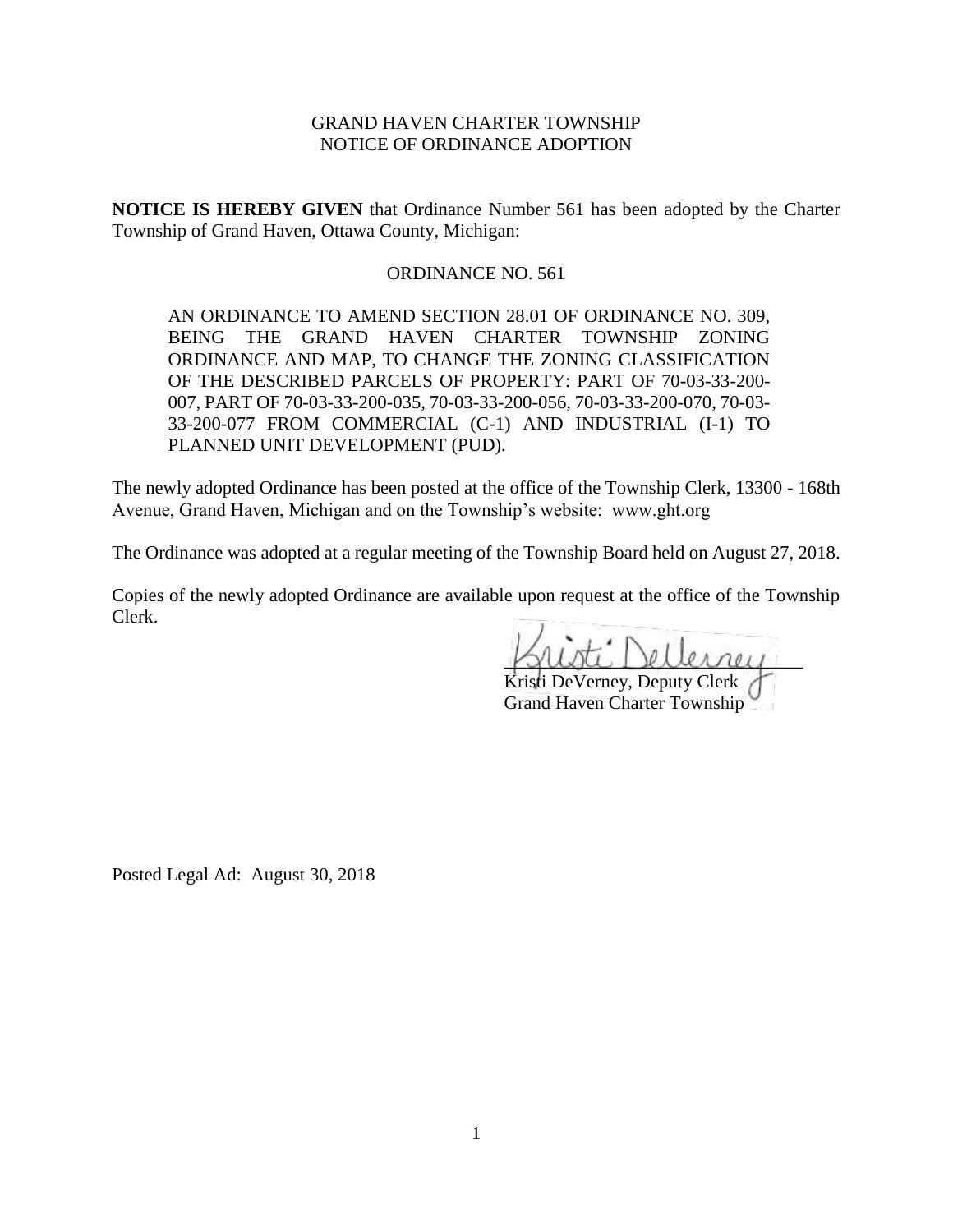### **ORDINANCE NO. 561**

#### **ZONING MAP AMENDMENT ORDINANCE**

AN ORDINANCE TO AMEND CERTAIN PORTIONS OF THE ZONING ORDINANCE AND MAP OF GRAND HAVEN CHARTER TOWNSHIP, OTTAWA COUNTY, MICHIGAN FOR THE PURPOSE OF REZONING CERTAIN LANDS FROM THE COMMERCIAL (C-1) DISTRICT AND INDUSTRIAL (I-1) DISTRICT TO THE PLANNED UNIT DEVELOPMENT (PUD) DISTRICT.

GRAND HAVEN CHARTER TOWNSHIP, COUNTY OF OTTAWA, AND STATE OF MICHIGAN ORDAINS:

Section 1. Amendment. The Zoning Ordinance and Map of the Charter Township of Grand Haven, Ottawa County, Michigan, the map being incorporated by reference in the Zoning Ordinance for the Charter Township of Grand Haven pursuant to Chapter 3, shall be amended so that the following lands shall be rezoned from the Commercial District (C-1) and Industrial District (I-1) to the Planned Unit Development District (PUD). The lands are in the Charter Township of Grand Haven, Ottawa County, Michigan, and are described as follows:

PARCEL NUMBERS: PART OF 70-03-33-200-007, PART OF 70-03-33-200- 035, 70-03-33-200-056, 70-03-33-200-070, 70-03-33-200-077

PART OF THE NE 1/4 OF SECTION 33, T8N, R16W, GRAND HAVEN TOWNSHIP, OTTAWA COUNTY, MICHIGAN, DESCRIBED AS: COMMENCING AT THE NORTH 1/4 CORNER OF SAID SECTION 33; THENCE N90°00'E 594.80 FEET ALONG THE NORTH LINE OF SAID NE 1/4; THENCE S01°58'00"W 283.17 FEET TO THE PLACE OF BEGINNING OF THIS DESCRIPTION; THENCE N90°00'E 375.99 FEET; THENCE S01°58'00"W 73.66 FEET; THENCE N90°00'E 193.44 FEET; THENCE N00°26'43"E 76.63 FEET; THENCE N90°00'E 224.99 FEET; THENCE S00°26'43"W 706.91 FEET; THENCE N89°44'13"W 811.14 FEET; THENCE N01°58'00"E 52.00 FEET; THENCE S89°44'13"E 250.00 FEET; THENCE N01°58'00"E 200.00 FEET; THENCE N89°44'13"W 250.00 FEET; THENCE N01°58'00"E 448.57 FEET TO THE PLACE OF BEGINNING. THIS PARCEL CONTAINS 11.47 ACRES.

Section 2. Effective Date. This amendment to the Grand Haven Charter Township Zoning Ordinance was approved and adopted by the Township Board of Grand Haven Charter Township, Ottawa County, Michigan on August 27, 2018, after a public hearing as required pursuant to Michigan Act 110 of 2006, as amended; after introduction and a first reading on August 13, 2018,